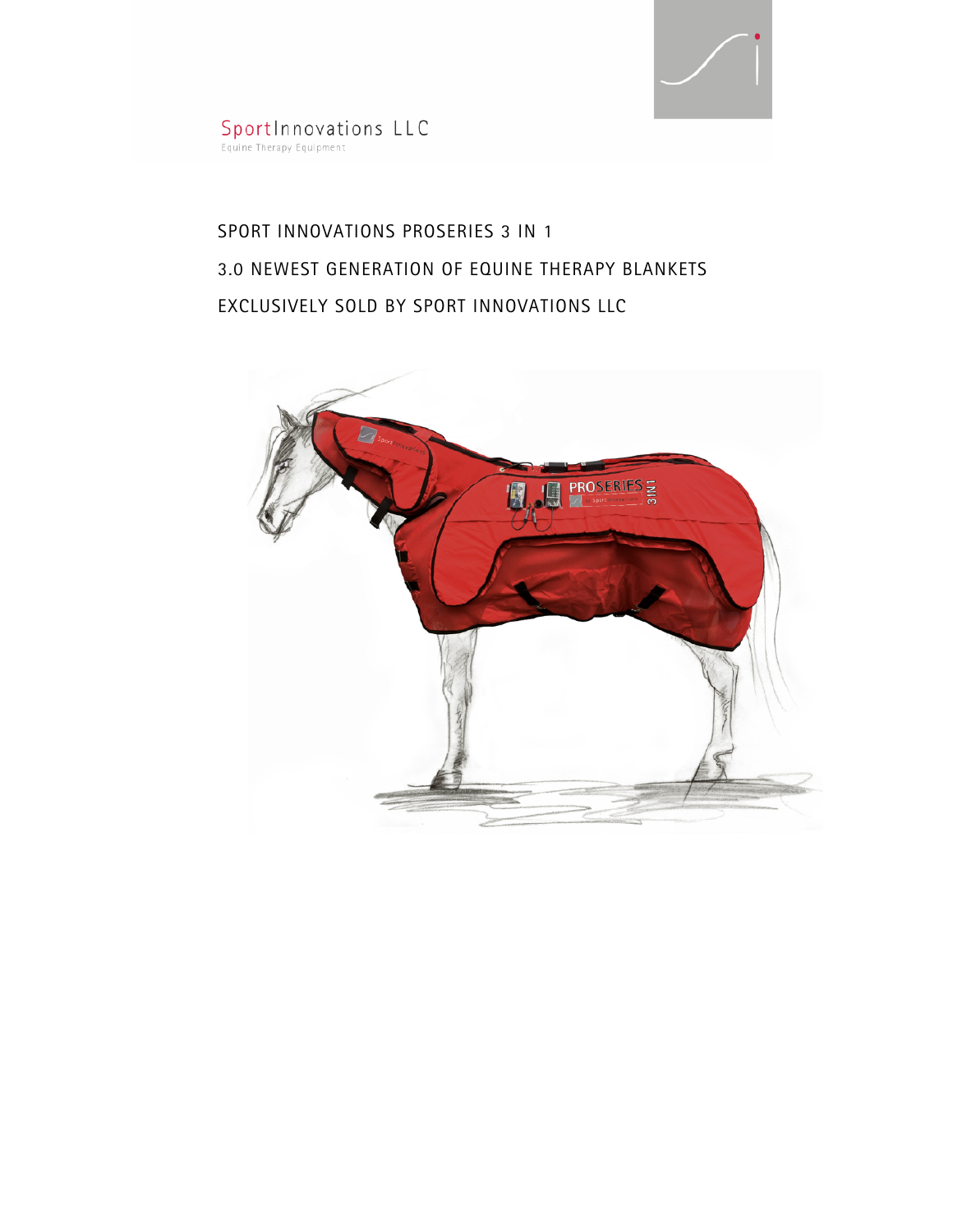

SportInnovations LLC Equine Therapy Equipment

## **UNIQUE PRODUCT FEATURES**

#### "**PROSERIES 3 IN 1"**

- (1) 3 IN 1 blanket features include
	- a. pulsed magnetic therapy (PEMF)
	- b. massage therapy
	- c. heat function
- (2) ProSeries Coils/Massage motors
- (3)
- A. ProSeries Coils

 Deep tissue penetration by PEMF coils. Large coil size in "ProSeries". See pictures below. ProSeries coils are covered by electrical rubber coating as insulator to prevent coil breakage and electrical shorts.

ProSeries Coils

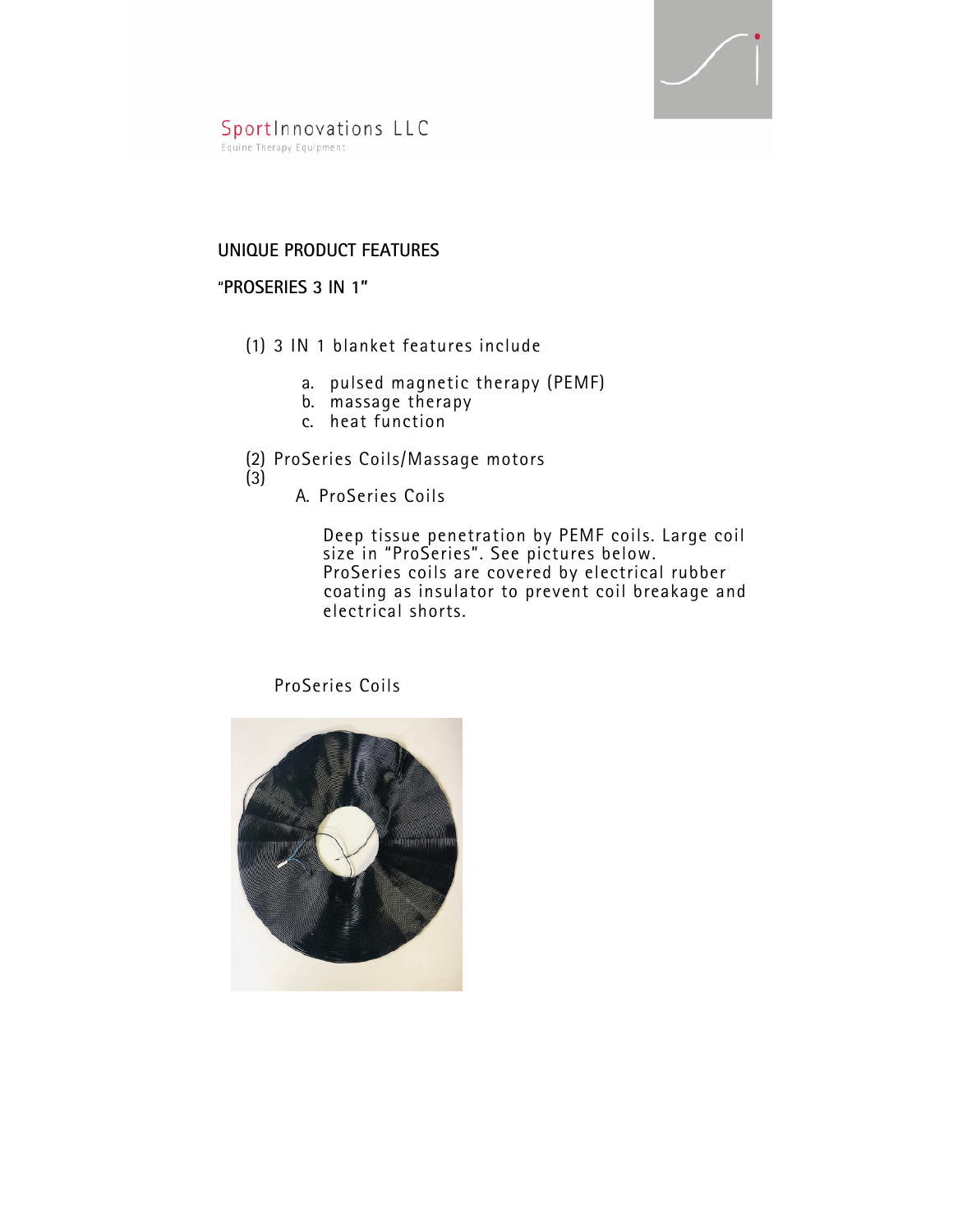

SportInnovations LLC Equine Therapy Equipment

# B. ProSeries Massage motors

 stronge cycloidal massage motors: features include 9 different massage programs. ProSeries motors are double the size of standard massage blanket motors

ProSeries massage vs standard massage motor



- (4) 2 batteries included in ProSeries
	- i. Lithium Ion batteries, longer cell life span
	- ii. stronger battery casings, metal
	- iii. battery display reflects charge level
	- iv. no cables from battery to computer
- (5) The "ProSeries 3in1" is manufactured in Germany, stocked in the U.S.
- (6) 2 year warranty for PROSERIES 3 in 1